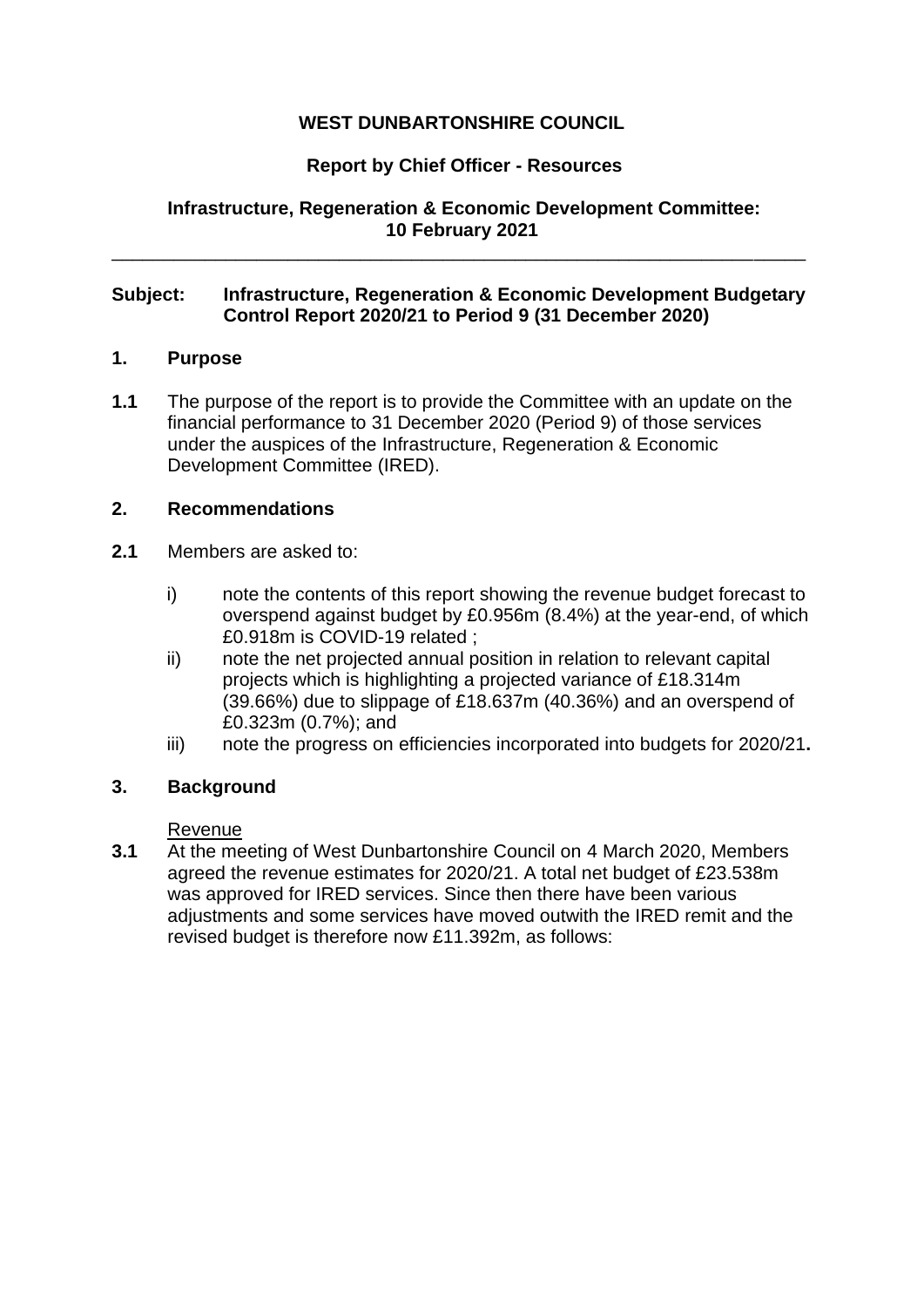|                                                                    | fm       |
|--------------------------------------------------------------------|----------|
| <b>Starting Position</b>                                           | 23.538   |
| Facilities services moved to<br><b>Corporate Service Committee</b> | (11.639) |
| <b>ICT Virement</b>                                                | (0.004)  |
| <b>Procurement Savings</b>                                         | (0.134)  |
| <b>Annual Recurring</b><br><b>Variances Exercise</b>               | (0.379)  |
| Covid 19- adjustments                                              | 0.010    |
| <b>Revised budget</b>                                              | 11.392   |

**Capital** 

**3.2** At the meeting of Council on 4 March 2020, Members also agreed the updated 10 year General Services Capital Plan for 2020/2120 to 2029/2030. The next three years from 2020/21 to 2022/23 have been approved in detail with the remaining years being indicative at this stage. The total project life budget approved for projects that have either commenced or are due to commence in that period total £220.007m.

# **4. Main Issues**

### Revenue Budget

- **4.1** The current budgetary position is summarised in Appendix 1. A more detailed analysis by service is given in Appendix 2. Of the 14 services monitored 5 are showing either a favourable or nil variance with 9 services showing an adverse variance. Comments are shown in Appendix 3 when there are projected net annual variances greater than £0.050m and also where the net variance is below £0.050m but there are offsetting variances of over £0.050m within the service. Appendix 4 shows progress on the achievement of saving options adopted as part of the 2020/21 budget.
- **4.2** Appendix 1 shows the probable outturn for the services at £12.348m. As the annual budget is £11.392m there is currently a projected adverse variance for the year of £0.956m, of which £0.918m is COVID-19 related.
- **4.3** COVID-19 has had an impact on various service areas with lockdown preventing some work from being carried out e.g. in Roads and Ground maintenance. Income has also been affected e.g. commercial waste collection reduced whereas income has increased in Cremations and Burial grounds.
- **4.4** COVID-19 related budget issues identified in early part of the year (£0.010m) have been transferred to the Corporate central cost centre for the financial monitoring of COVID-19 issues. The remaining variances due to COVID-19 are shown in Appendix 1.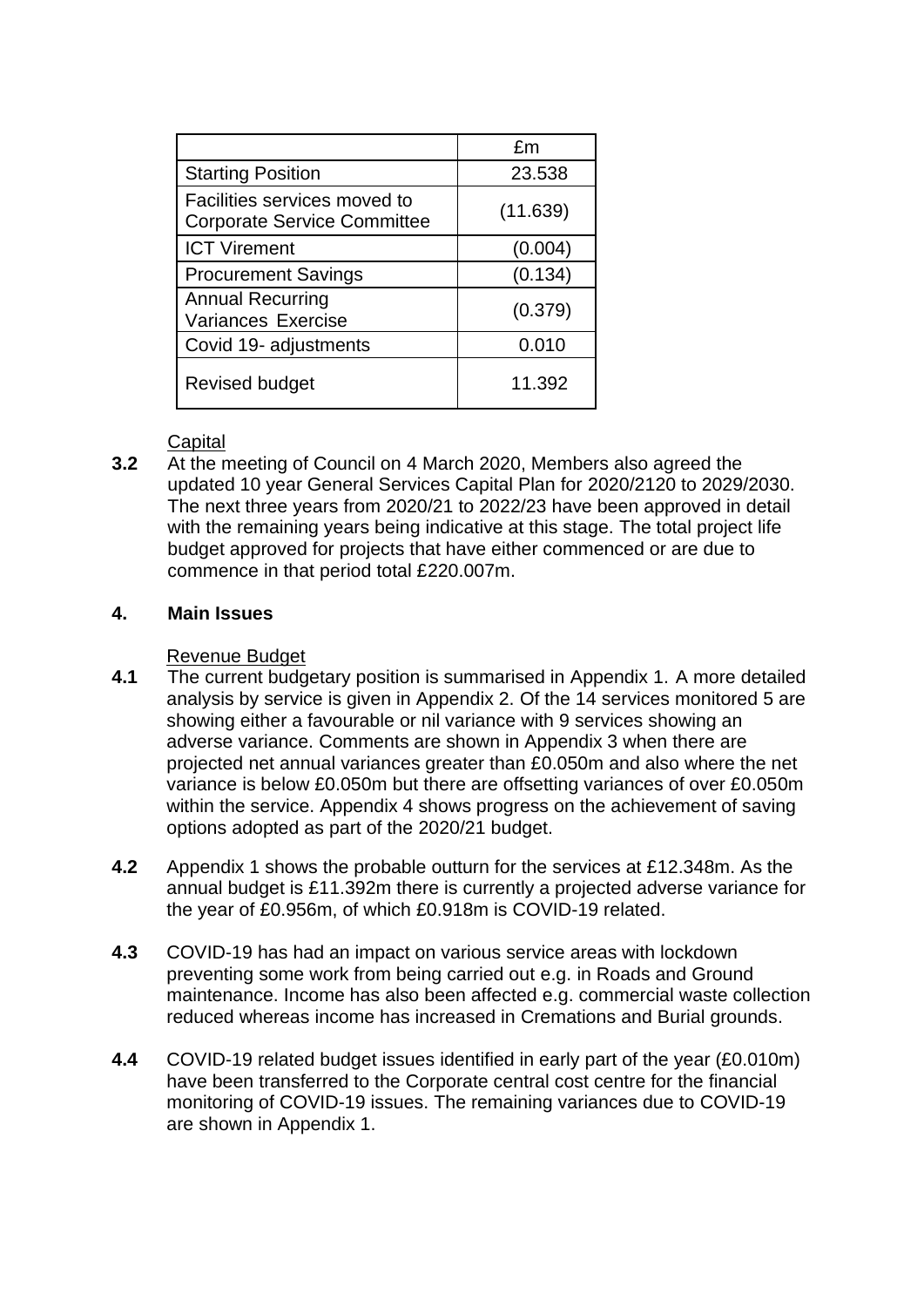**4.5** Officers will continue to manage the budgets as closely as possible throughout the year and it is hoped that by: tight budgetary control; ongoing recovery actions; further Government funding; and/or agreed financial flexibilities to allow Councils to better cope with the financial impact of Covid, that the financial impact can be significantly mitigated and reduced over the remainder of the year. However there are clearly potential risks to this, mainly due to the unpredictable nature of the pandemic.

## Capital Budget

- **4.5** The overall programme summary report is shown in Appendix 5. Information on projects in the red category for probable underspends or overspends inyear and in total is provided in Appendices 6 and 7 together with additional information on action being taken to minimise or mitigate slippage and/or overspends where possible. Detail on projects within the green category are shown in Appendix 8. The analysis shows that for the in-year planned spend there is currently a projected in-year variance of £18.314m of which £18.637m relates to project slippage and an in-year overspend of £0.323m. Officers review regularly the in-year position to consider options to maximise the effective use of capital resources.
- **4.6** From the analysis within the appendices it can be seen that there are ten projects with forecast material slippage, as listed as follows:

| <b>Project Name</b>                       | <b>Slippage</b><br>(£m` |
|-------------------------------------------|-------------------------|
| <b>District Heating Network Expansion</b> | 5.000                   |
| <b>Gruggies Burn Flood Prevention</b>     | 3.885                   |
| Vehicle Replacement                       | 1.610                   |
| Clydebank Charrette, A814                 | 1.233                   |
| <b>Posties Park Sports Hub</b>            | 1.223                   |
| <b>Flood Risk Management</b>              | 0.916                   |
| A813 Road Improvement Phase 1             | 0.690                   |
| <b>Regeneration Fund</b>                  | 0.681                   |
| Mandatory 20mph residential communities   | 0.469                   |
| Vale of Leven Cemetery                    | 0.385                   |

# **5. People Implications**

**5.1** There are no people implications.

#### **6. Financial Implications**

**6.1** Other than the financial position noted above, there are no financial implications of the budgetary control report. Officers are currently reviewing budgets and projections with a view to improving the position by financial year end and progress will be highlighted in future reports to committee.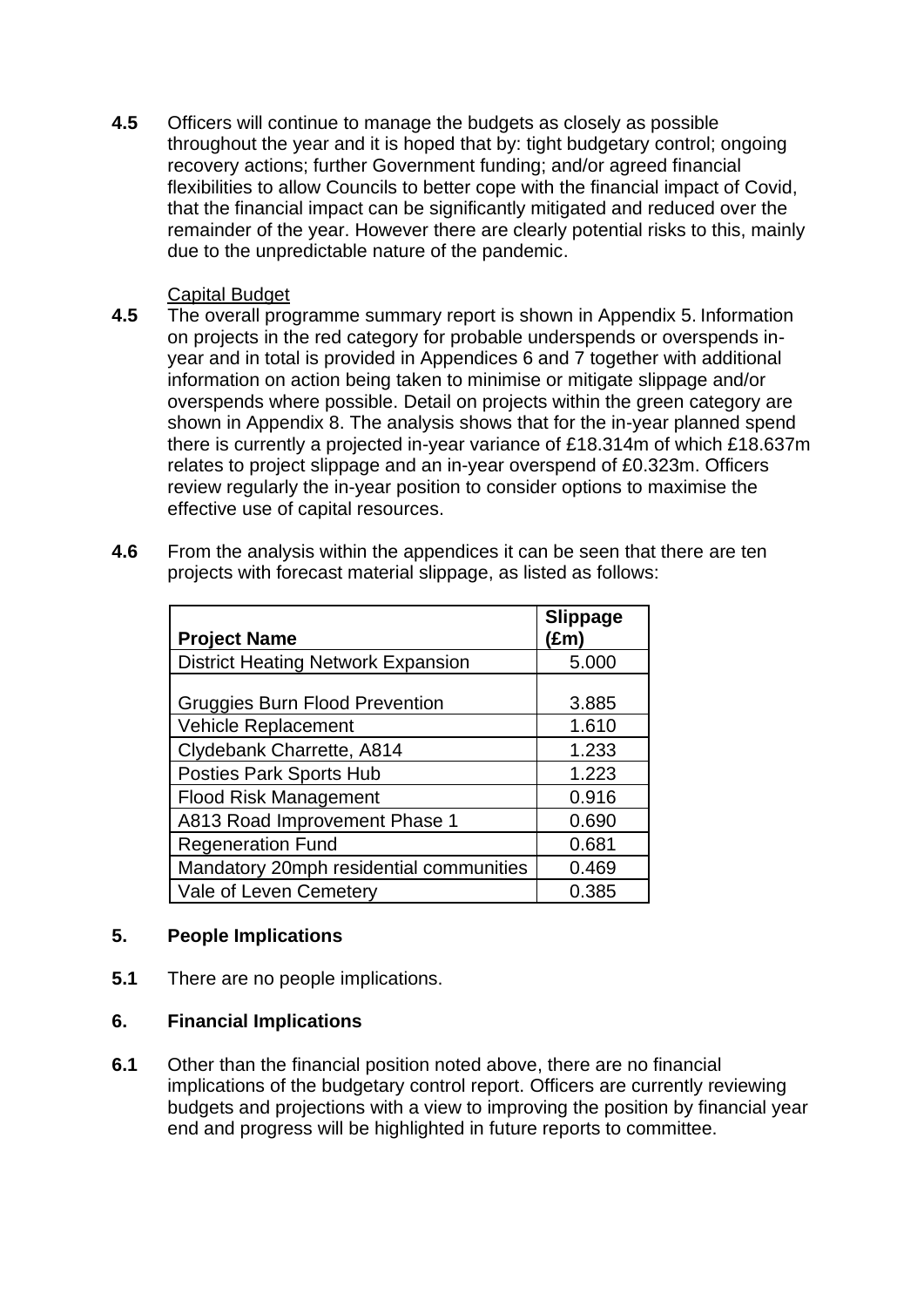**6.2** Agreed efficiencies and management adjustments are monitored with current indications showing that £0.335m of the total actions of £0.357m being monitored are currently on target to be achieved (see Appendix 4). It should be noted that any variances are included within the service information and variances identified within this report.

## **7. Risk Analysis**

- **7.1** The present variances should be viewed in the knowledge that there are a number of variable factors which could arise between now and 31 March and which could affect the year end results for both the revenue and capital budgets – particularly in light of COVID-19.
- **7.2** Assumptions around service demand and timing of nationally agreed changes through the phasing out of lockdown change regularly and therefore there is a significant risk that the projected year end budgetary position will change from that reported.

### **8. Equalities Impact Assessment (EIA)**

**8.1** The report is for noting and therefore no Equalities Impact Assessment was completed for this report.

#### **9 Consultation**

**9.1** The views of both Finance and Legal services have been requested on this report and both have advised there are neither any issues nor concerns with the proposal. As the report is for noting no further consultation is envisaged.

#### **10. Strategic Assessment**

**10.1** Proper budgetary control and sound financial practice are cornerstones of good governance and support Council and officers to pursue the five strategic priorities of the Council's Strategic Plan. This report forms part of the financial governance of the Council. This report is for noting and, therefore, does not directly affect any of the strategic priorities.

**Stephen West Chief Officer – Resources** 

**Date: 25 January 2021**